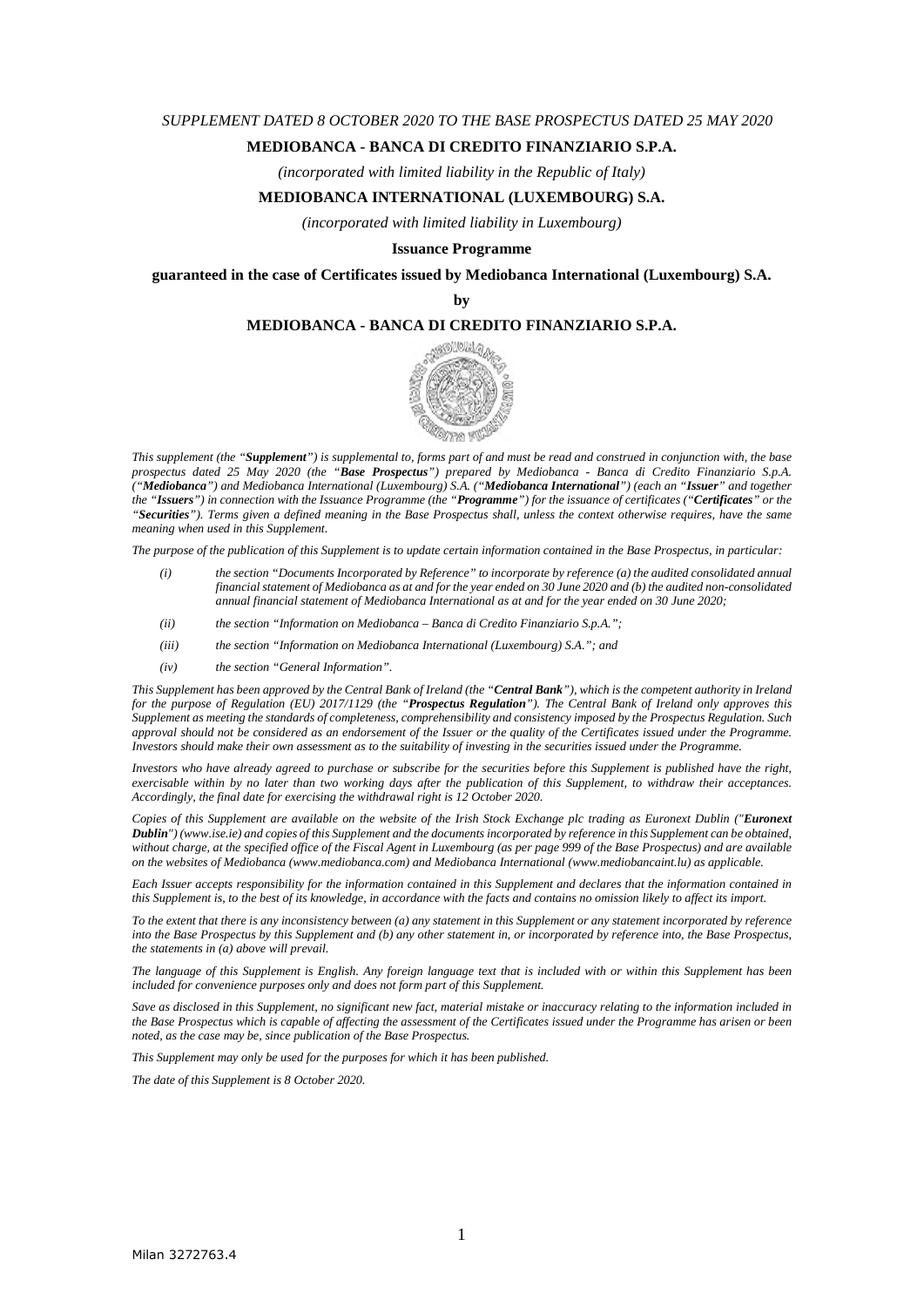# **AMENDMENTS AND ADDITIONS TO THE BASE PROSPECTUS**

With effect from the date of this Supplement the information appearing in, or incorporated by reference into, the Base Prospectus shall be amended and/or supplemented in the manner described in each section below.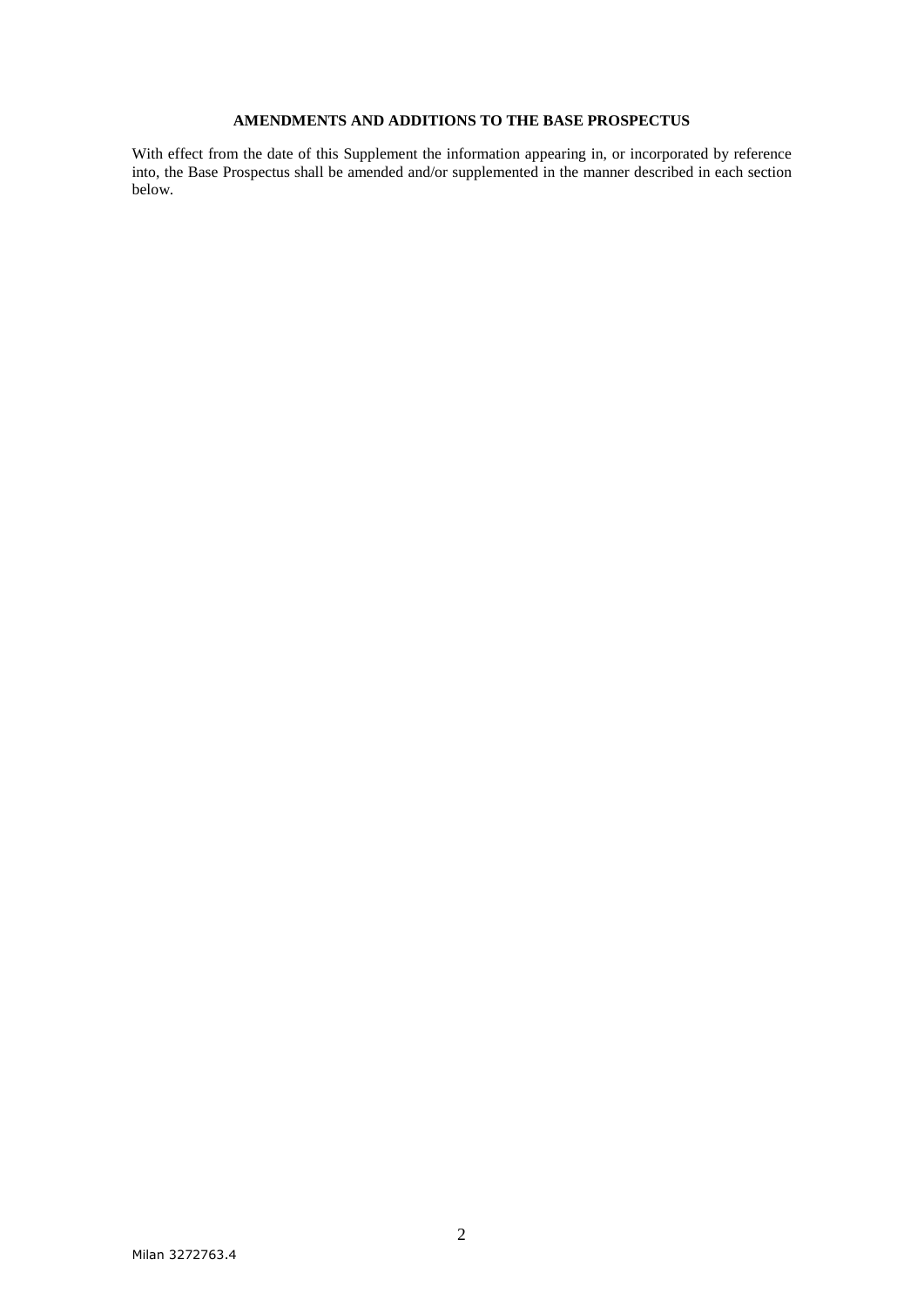# **CONTENTS**

# **Page**

| AMENDMENTS TO THE SECTION "DOCUMENTS INCORPORATED BY REFERENCE"4   |
|--------------------------------------------------------------------|
| AMENDMENTS TO THE SECTION "INFORMATION ON MEDIOBANCA - BANCA DI    |
| AMENDMENTS TO THE SECTION "FINANCIAL INFORMATION OF MEDIOBANCA -   |
| AMENDMENTS TO THE SECTION "INFORMATION ON MEDIOBANCA INTERNATIONAL |
| AMENDMENTS TO THE SECTION "FINANCIAL INFORMATION OF MEDIOBANCA     |
|                                                                    |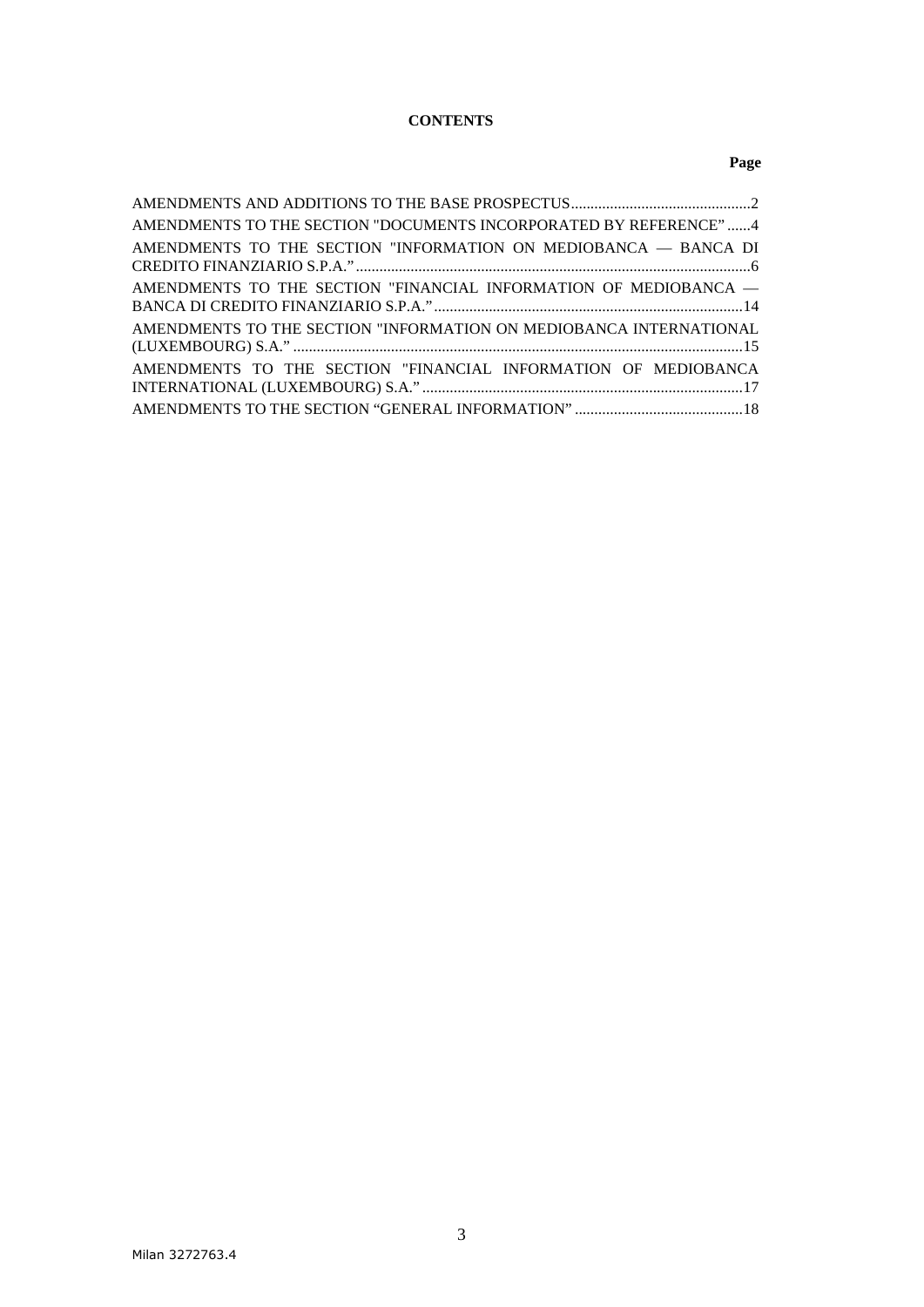## **AMENDMENTS TO THE SECTION** "**DOCUMENTS INCORPORATED BY REFERENCE**"

The list of documents at page 108 of the Base Prospectus shall be amended by replacing the third and the fourth entries as follows:

"

- the audited consolidated annual financial statements as at and for the years ended on 30 June 2020 and 2019 of Mediobanca;
- the audited non-consolidated annual financial statements as at and for the years ended on 30 June 2020 and 2019 of Mediobanca International;"

The paragraph beginning with "*The Issuers will provide, without charge to each person to whom a copy of this Base Prospectus has been delivered"* at page 108 of the Base Prospectus shall be replaced in its entirety as follows:

"The Issuers will provide, without charge to each person to whom a copy of this Base Prospectus has been delivered, upon the request of such person, a copy (by electronic means, unless such person requests hard copy) of any or all the documents deemed to be incorporated by reference herein unless such documents have been modified or superseded as specified above, in which case the modified or superseded version of such document will be provided. Request for such documents should be directed to the Issuers at their offices set out at the end of this Base Prospectus. In addition, such documents will be available, without charge, at the principal office of the Paying Agent in Luxembourg and on the Mediobanca's website at the following link (https://www.mediobanca.com/en/investor-relations/results-presentations/risultati.html with respect to the financial information, https://www.mediobanca.com/en/productsissued/documents/framework-documentation.html with respect to the remaining documents listed above) and on the Mediobanca International's website [\(https://www.mediobancaint.lu/en/investor](https://www.mediobancaint.lu/en/investor-documentation.html))[documentation.html\).](https://www.mediobancaint.lu/en/investor-documentation.html))"

The cross reference lists in respect of the Mediobanca audited consolidated annual financial statements and Mediobanca International audited non-consolidated annual financial statements for the years ended on 30 June 2019 and 2018, shall be replaced in their entirety as follows:

| "Cross-reference list in respect of the Mediobanca and Mediobanca International audited financial |  |  |  |  |  |  |
|---------------------------------------------------------------------------------------------------|--|--|--|--|--|--|
| <i>statements</i>                                                                                 |  |  |  |  |  |  |

| Mediobanca - Consolidated annual financial statements |               |              |
|-------------------------------------------------------|---------------|--------------|
|                                                       | 2020          | 2019         |
| Balance sheet                                         | Pages 96-97   | Pages 82-83  |
| Statement of income                                   | Pages 98-99   | Pages 84-85  |
| Statement of changes in equity                        | Pages 100-101 | Pages 86-87  |
| Cash flow statement                                   | Page 102-103  | Pages 88-89  |
| Accounting policies and explanatory notes             | Pages 104-357 | Pages 92-339 |
| Auditors' reports                                     | Pages 82-93   | Pages 72-79  |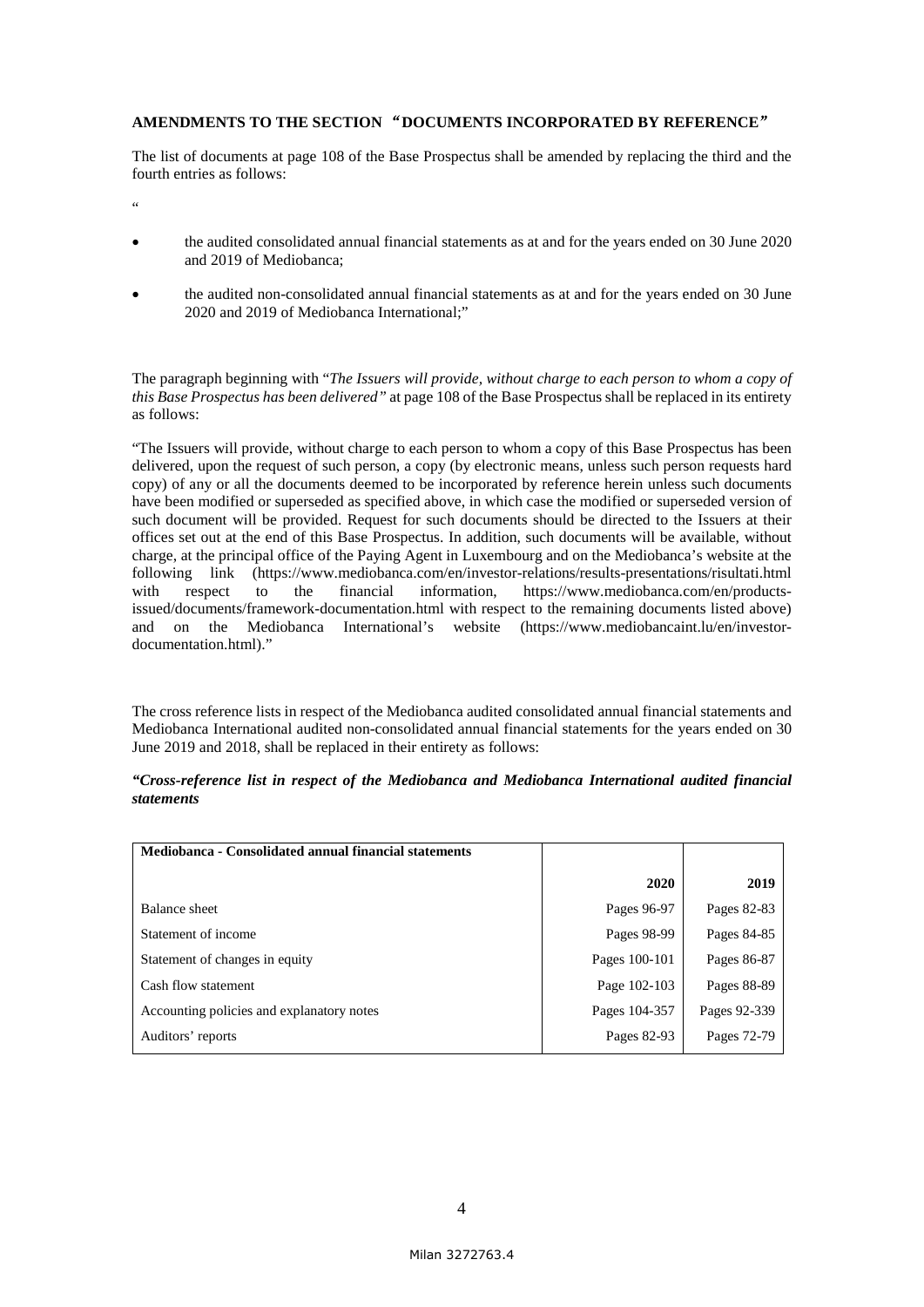| Mediobanca International - Non-Consolidated annual financial<br>statements |              |              |
|----------------------------------------------------------------------------|--------------|--------------|
|                                                                            | 2020         | 2019         |
| Statement of financial position                                            | Pages 36-37  | Pages 40-41  |
| Statement of comprehensive income                                          | Pages 38     | Page 42      |
| Statement of changes in equity                                             | Pages 39-40  | Pages 43-44  |
| Cash flow statement                                                        | Page 41      | Pages 45-46  |
| Accounting policies and explanatory notes                                  | Pages 43-146 | Pages 48-176 |
| Auditors' reports                                                          | Pages 29-34  | Pages 33-38  |

#### "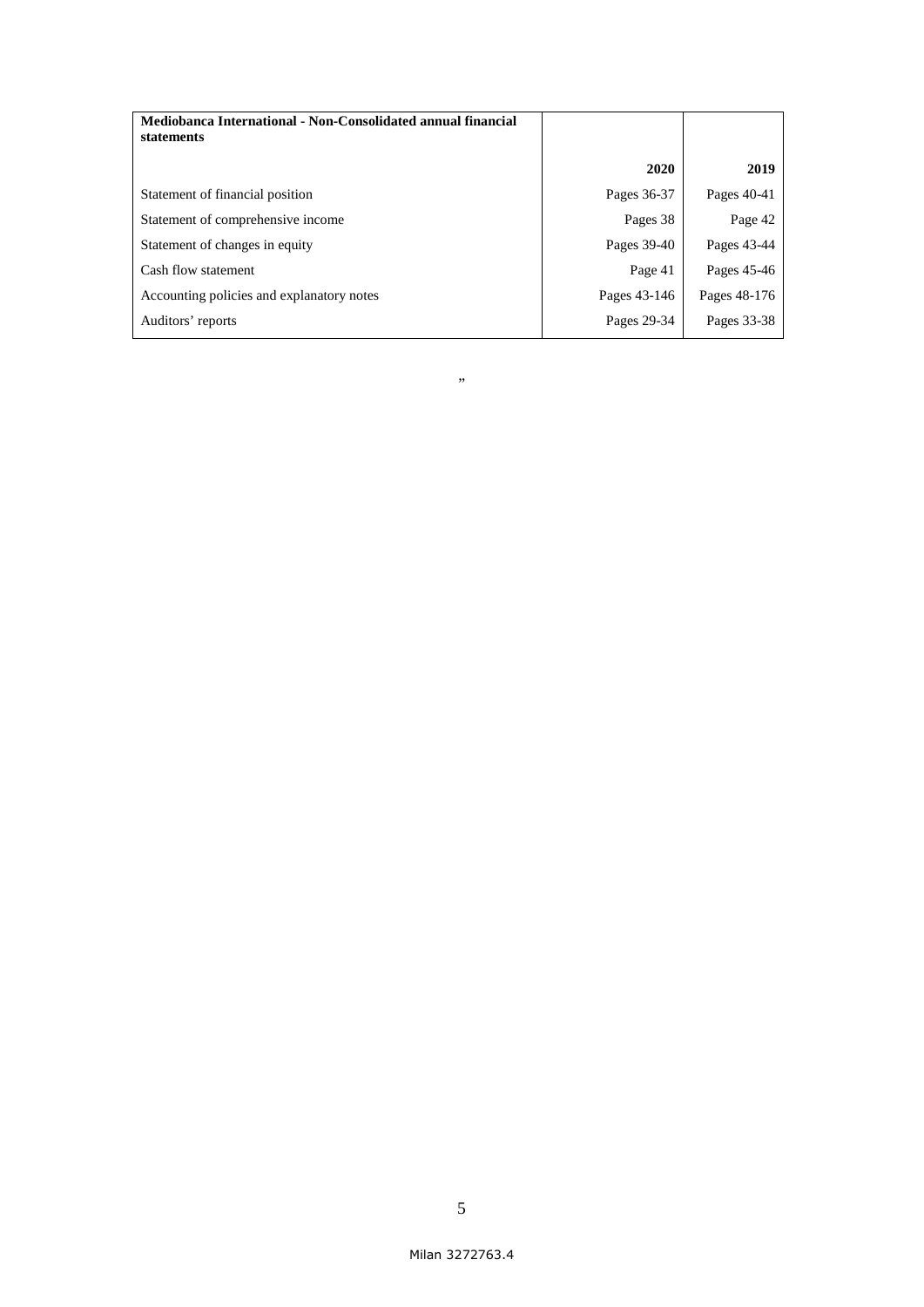## **AMENDMENTS TO THE SECTION "INFORMATION ON MEDIOBANCA** — **BANCA DI CREDITO FINANZIARIO S.P.A."**

The first six paragraphs under sub-section headed "*History and development of Mediobanca – Important events in Mediobanca's recent history*" under section headed "*Information on Mediobanca – Banca di Credito Finanziario S.p.A.*" on page 797 of the Base Prospectus shall be replaced in their entirety as follows:

#### *"Important events in Mediobanca's recent history*

Except from the developments described in the section headed "*Systemic risks in connection with the economic/financial crisis"*, in particular for the possible impact of the Covid-19 crisis, there have been no negative changes either to the financial position or prospects of either Mediobanca or the Group headed up by it.

Neither Mediobanca nor any company in the Group have carried out transactions that have materially affected or that might be reasonably expected to materially affect, Mediobanca's ability to meet its obligations towards third parties.

On 12 November 2019, the Board of Directors of Mediobanca has approved and published the 2019/2023 strategic plan, setting out certain objectives to be achieved within June 2023, based on the growth of highlyprofitable banking activities and the development of all the Mediobanca Group divisions (Wealth Management, Consumer Banking and Corporate & Investment Banking).

Following the downgrade by Fitch of the Republic of Italy's sovereign ratings announced on 28 April 2020, as at 5 June 2020, Fitch rated Mediobanca F3 (short-term Issuer Default Rating "**IDR**"), BBB- (long-term IDR) and stable (outlook) – see www.mediobanca.com/en/investor-relations/financing-rating/rating.html.

As at 29 April 2020, S&P rated Mediobanca A-2 (short-term Issuer Credit Rating "**ICR**"), BBB (long-term ICR), BBB (long-term ICR) and negative (outlook) – see [www.mediobanca.com/en/investor](http://www.mediobanca.com/en/investor-relations/financing-rating/rating.html)[relations/financing-rating/rating.html.](http://www.mediobanca.com/en/investor-relations/financing-rating/rating.html)

As at 17 April 2020 Moody's rated Mediobanca P-2 (short-term Counterparty Risk and Deposits Rating), Baa1 (long-term Counterparty Risk and Deposits Rating) and stable (outlook) – see [www.mediobanca.com/en/investor-relations/financing-rating/rating.html."](http://www.mediobanca.com/en/investor-relations/financing-rating/rating.html)

The whole section headed *"Business Overview"* under section headed "*Information on Mediobanca – Banca di Credito Finanziario S.p.A.*" on pages from 802-to 807 of the Base Prospectus shall be replaced in its entirety as follows:

## **"***Business Overview*

#### *Principal activities*

As provided in Article 3 of the company's Articles of Association, the purpose of the company is to raise funds and provide credit in any of the forms permitted, especially medium- and long-term credit to corporates.

In complying with the regulatory provisions in force, the company may perform all banking, financial and brokerage operations and services, and any other operation instrumental or otherwise related to the achievement of its corporate purpose.

The Mediobanca Group's are segmented as follows:

- **Wealth Management (WM)**: this division brings together all asset management activities provided to clients in the following segments:
	- *Affluent & Premier*, served by CheBanca!;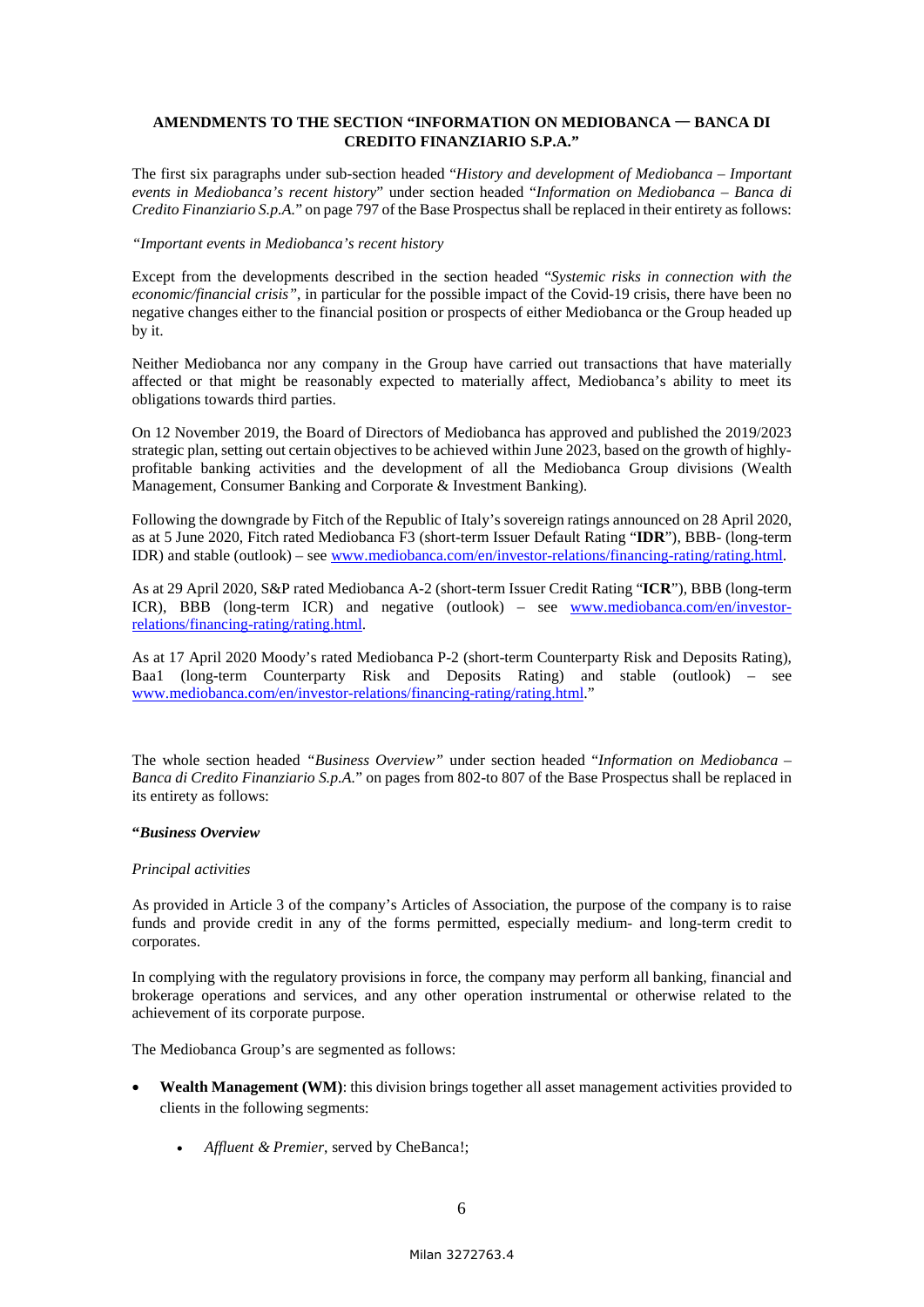- *Private & HNWI*, served in Italy by Mediobanca Private Banking, and in the Principality of Monaco by Compagnie Monégasque de Banque, including fiduciary activities performed by Spafid;
- *Asset Management*, the principal entities in which are the product factories Cairn Capital (alternative AM), RAM AI (alternative AM), and Mediobanca SGR.
- *Corporate & Investment Banking (CIB)***:** this division brings together all services provided to corporate clients:
	- Wholesale Banking (WB): Client Business (lending, advisory, and capital market activities) and proprietary trading; this division also includes 66.4% of Messier Maris & Associés, a French-based corporate finance boutique, with headquarters in Paris and offices in New York, specializing in M&A advisory services to large and medium-sized companies, financial sponsors activity, debt and capital advisory services, and debt restructuring;
	- Specialty Finance, which comprises factoring (MBFACTA) and credit management (MBCredit Solutions).
- *Consumer Banking (CB)*: this division provides retail clients with the full range of consumer credit products, ranging from personal loans to salary-backed finance (Compass and Futuro);
- *Principal Investing (PI)***:** this division brings together the Group's portfolio of equity investments and holdings, including the stake in Assicurazioni Generali;
- *Holding Functions***:** this division houses the Group's Treasury and ALM activities, with the objective of optimizing management of the funding and liquidity processes; it also includes all costs relating to Group staffing and management functions, and continues to include the leasing operations.

As at 30 June 2020, Mediobanca had a market capitalization of approx. €5.7bn.

| <b>Profit and loss</b> | Corporate $\&$    | <b>Consumer</b> | Wealth            | Principal | Holding          | <b>Total</b> |
|------------------------|-------------------|-----------------|-------------------|-----------|------------------|--------------|
| account (fm)           | <b>Investment</b> |                 | <b>Management</b> | investing | <b>Functions</b> |              |
|                        | <b>Banking</b>    |                 |                   |           |                  |              |
| Net interest           | 271.4             | 948             | 271.0             | 7.1       | 13.9             | 1,442.2      |
| income                 |                   |                 |                   |           |                  |              |
| Total income           | 575.1             | 1,070.6         | 538.8             | 312.8     | $-6.9$           | 2,513.0      |
| Profit before tax      | 275.4             | 438.0           | 113.8             | 297.6     | 259.3            | 795.3        |
| Net profit             | 180.7             | 296.6           | 80.4              | 295.0     | 183.7            | 600.4        |

## *Consolidated financial data as at 30/6/20*

*\* Source: Mediobanca audited consolidated annual financial statement as at and for the year ended on 30 June 2020"* 

# *Affluent & Premier – CheBanca!*

Mediobanca operates in retail banking through its subsidiary CheBanca!. This subsidiary, launched in 2008, effectively served as retail deposit gatherer for the Mediobanca Group throughout the financial crisis. In the last six it has developed a distribution model which is innovative, transparent and with high technology content, while at the same time refocusing its mission from deposit gatherer to wealth manager), and now has TFAs of €27.8bn.

Today CheBanca! is distinguished by its:

High brand recognition;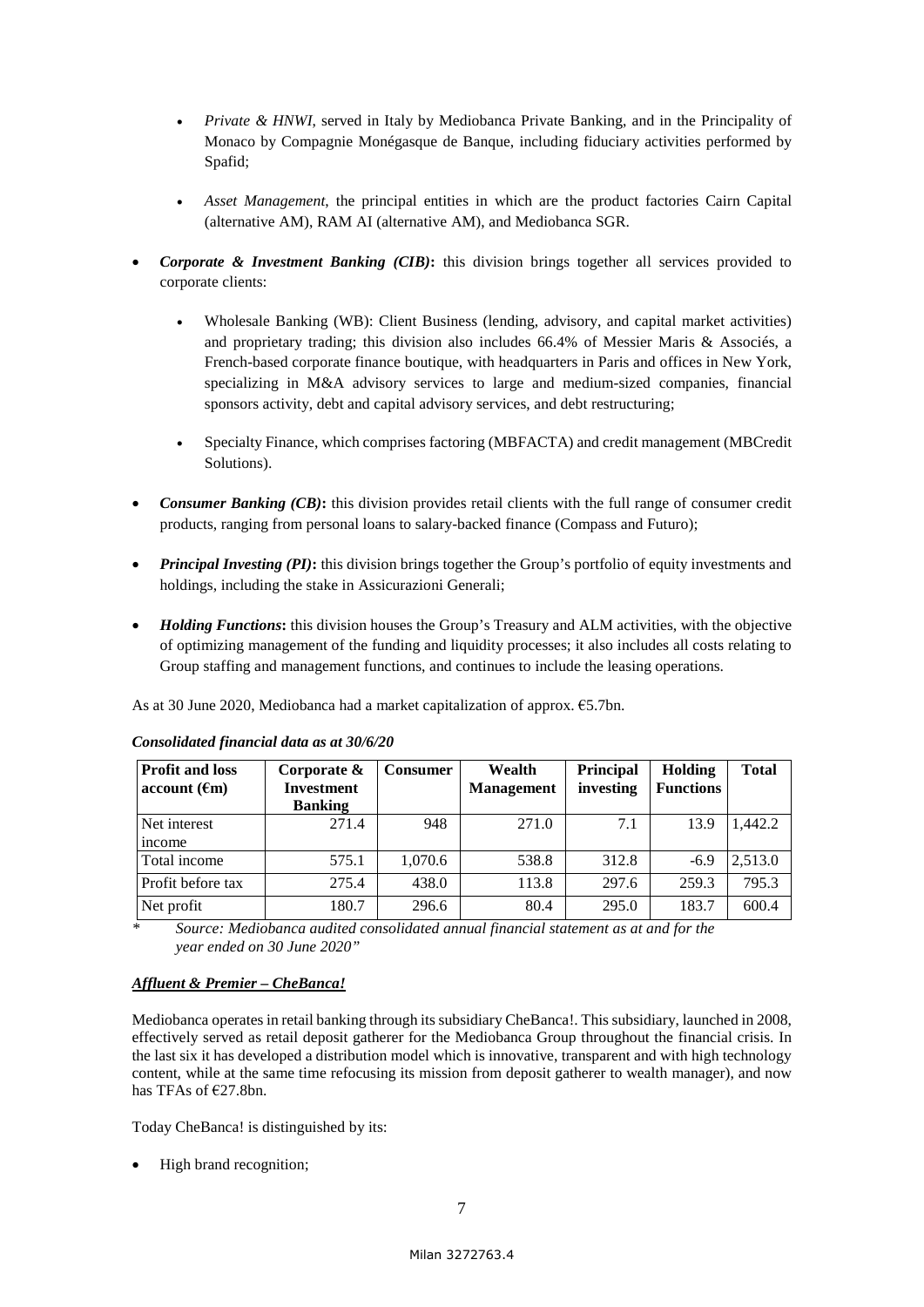- Effective, innovative multi-channel distribution (internet, 192 own branches/POS, 414 FAs and 454 relationship managers);
- Substantial customer base (approx. 880,000 clients);
- Strong commercial results:  $E15.3$ bn in deposits,  $E12.5$ bn in AUM, and a loan book of  $E10.2$ bn in mortgage lending.

At 30 June 2020, the company employed a total of 1,430 staff.

## *Private & HNWIs*

The product/service offering to clients is split between:

- *MB Private Banking* offers private banking services through its 85 bankers and nine branch offices, working to help **develop** asset management activities and the mid-cap platform. The Mediobanca Private Banking product offering for high net worth clients includes portfolio management, advisory and financing services. Independence, operational autonomy, focus on private banking activities, and excellence and quality of service, are the hallmarks of a bank which has approx. €15bn in in assets under management at its branches in Bergamo, Bologna, Brescia, Cesena, Florence, Genoa, Milan, Padua, Parma, Rome, Turin and Treviso.
- *Compagnie Monégasque de Banque ("CMB")* is 100%-owned by Mediobanca. Compagnie Monégasque de Banque, a market leader in the private banking sector in the Principality of Monaco, has assets under management of approximately €11bn. Its geographical position, indepth knowledge of markets and absolute independence make it a player of primary importance, able to provide exclusive services to its clientèle, ranging from loans to asset management.
- *Spafid*, 100%-owned by Mediobanca, this company provides fiduciary administration services for equity investments, stock market investments and fiduciary services for issuers.

## *MB Asset Management*

The product factories forming part of the Wealth Management division include Cairn Capital, RAM and MB SGR.

- **Cairn Capital**, a 51% stake in which was completed in December 2015 (the percentage stake currently owned is 70.9%), is an asset manager and advisor based in London, specializing in credit products.
- **RAM AI**, a 69% stake in which was acquired in March 2018, is one of the leading European systematic asset managers, offering a wide selection of alternative funds to a vast range of institutional and professional investors.

## *Consumer Credit – Compass*

Mediobanca has operated in the consumer credit sector since the 1960s through its subsidiary Compass. Compass today is one of the leading consumer credit operators on the Italian market, with a market share of approx. 12%.

Compass offers a wide range of products (personal loans, special purpose loans for acquisition of consumer durable goods, credit cards and salary-backed finance), using a highly diversified distribution network consisting of 172 own branches, branches run by agents (41) and Compass Quinto branches (48), distribution agreements with banking partners and retailers (including BancoPosta).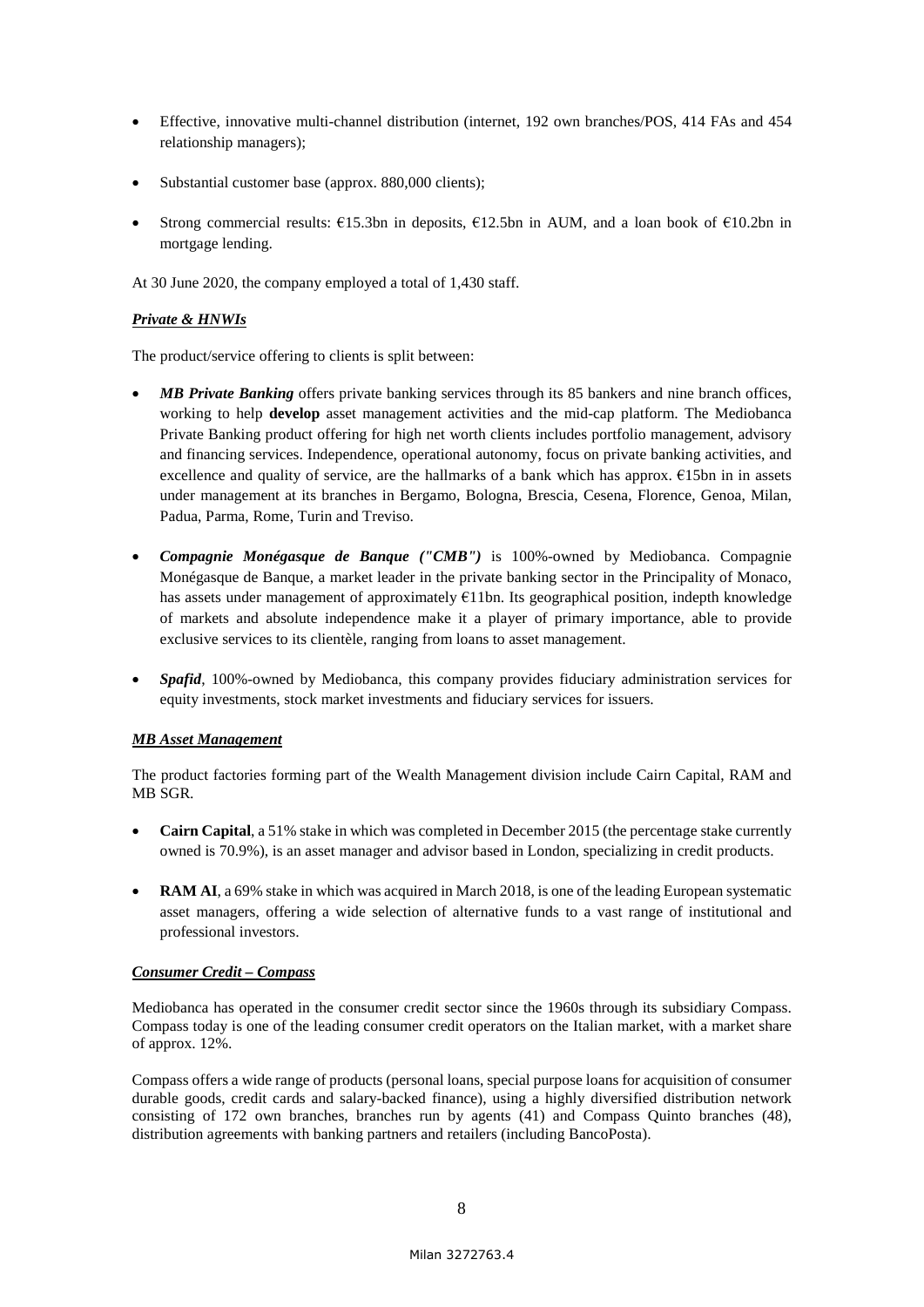In the financial year ended 30 June 2020, Compass reported a loan book of approx. €13bn and a headcount of 1,441 staff.

## *Corporate & Investment Banking*

Mediobanca seeks to provide its corporate clients with advisory services and financial services to help them grow and develop.

The Corporate & Investment Banking division comprises three different units: Lending and Structured Finance, , Corporate Finance, and Capital Markets and Specialty Finance.

## *Corporate finance*

Mediobanca is a leader in Italy, and has an increasingly significant role at the European level in financial advisory services through its branch offices in London, Paris, Frankfurt and Madrid, and through Messier Maris & Associés, in which it holds a 66.4% stake. A client-based approach is adopted, backed by indepth knowledge of the financial issues and a consolidated track record in executing deals. The operating unit is organized into different industry teams covering individual industries to provide more effective specialization.

Corporate finance is structured into the following activities:

- Defining strategic objectives for companies and identifying extraordinary financing transactions in order to help meet them;
- Extraordinary financing transactions: mergers and acquisitions, joint ventures and partnerships, disposals and spinoffs;
- Liability restructuring: earnings/financial analysis of companies/groups undergoing restructuring; working out financial rebalancing scenarios; negotiating with key creditors;
- Corporate restructuring: LBOs, MBOs, spinoffs and tax-/inheritance-related issues;
- Company valuations, on a standalone basis and for purposes of setting exchange ratios;
- Relations with authorities: assistance in handling relations with market authorities, primarily Consob and Borsa Italiana.

## *Lending & Structured Finance*

The Financing teams serve Mediobanca's Italian and international customers, through the branch offices located in Paris, Frankfurt, London and Madrid, to offer:

- Advice in evaluating possible capital structures and financing solutions available from among a vast series of debt products, including considering possible implications in terms of rating;
- Structuring and executing lending transactions;
- Access to the international syndicated loans market;
- Facility and security agent services for corporate and structured lending transactions.

The principal Lending & Structured Finance area products are:

 **Corporate lending** (bilateral loans, club deals and syndicated loans): corporate loans aimed at supporting customers' financial requirements generated by investments or related to their companies'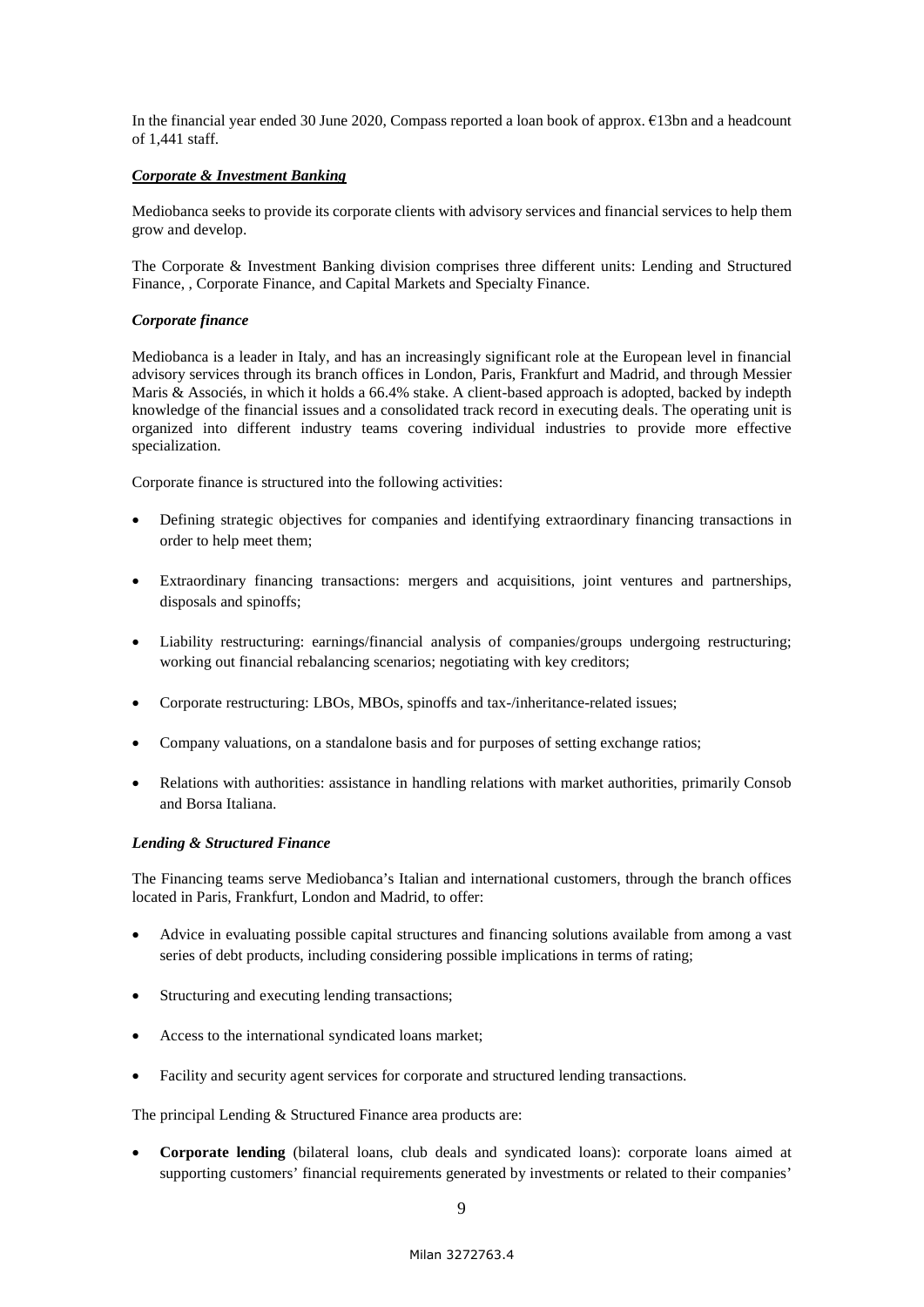growth; the financial solutions offered are aimed primarily at medium-/large-sized firms operating on domestic and international markets, in industrial and service-based sectors.

 **Structured finance** (acquisition finance, loans for LBOs/MBOs, project finance, infrastructure finance, real estate finance): financial support to corporate counterparties and institutional investors as part of leveraged transactions to acquire stakes in listed and unlisted companies; a wide range of lending transactions are developed, arranged, structured, underwritten and executed based on complex structures, and because of their size these are often syndicated on the international market. On the back of its solid track record in various sectors, customers are provided with advisory services covering the entire process of structuring deals to support investment and infrastructure or industrial projects, including offering strategies, selection of the most effective debt instruments, hedging strategies, financial modelling and structuring contracts.

## *Capital Markets*

Mediobanca operates on both the primary and secondary markets, trading equities and fixed-income securities, foreign exchange products and credit risk, interest rate and exchange rate derivatives.

In the **equity** market (primary and secondary), activity is divided into the following areas:

- **Equity capital markets**: Mediobanca is the Italian leader and has a role of increasing importance internationally in structuring, co-ordinating and executing equity capital markets transactions, such as IPOs, rights issues, secondary offerings and ABOs, and bonds convertible into equity solutions (equity derivatives to manage investments and treasury shares): this unit structures and implements extraordinary financing transactions involving equity investments and treasury shares; using a dedicated trading platform, the team offers customers innovative, high value-added solutions, and also handles any legal, accounting, tax and regulatory issues;
- **Equity finance** (securities lending, equity repos, collateralized financing): the unit offers tailored securities lending solutions, which range from simple loans to hedge short-/medium-term positions, to equity repos, to upgrades and collateralized financing;
- **Equity derivatives institutional marketing:** a range of equity-linked investments are offered to banks, insurances, asset managers and family offices, from synthetic replications of simple underlying assets to sophisticated protection mechanisms and solutions for increasing the return on portfolios, funded or unfunded;
- **MB Securities:** this is Mediobanca's equity brokerage division, offering global access to equity markets and research on the Italian market (over 100 companies are covered), plus a pan-European focus on the financials sector (banks and insurances); a dedicated team also offers corporate broking services.

As for the **debt** market, the activity is divided into the following areas of operation:

- **Debt capital market**: this team originates, structures, executes and places corporate and financial bond issues, covered bonds and securitizations to meet its customers' financing needs;
- **CMS**: this area structures solutions based on interest rates, credit and alternative products; it targets corporate clients, banks and institutional investors who need to restructure their investment portfolios, increase asset liquidity and diversify their sources of funding. Advisory services and structuring *ad hoc* solutions for alternative investments targets institutional investors;

## *Specialty Finance*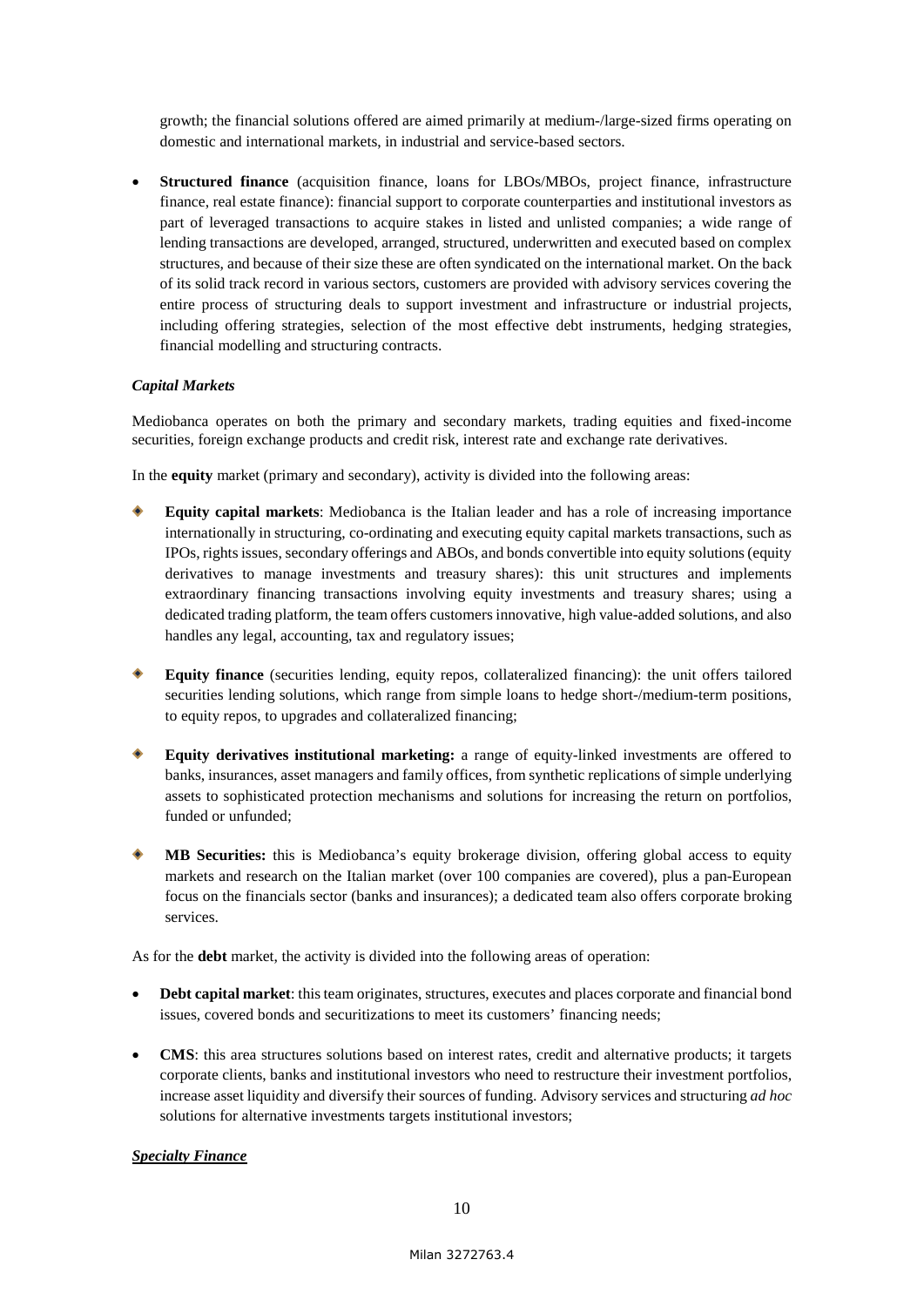Our Specialty Finance activities include managing and financing credit and working capital. We have operations in factoring with MBFACTA and in the credit management sector with MBCredit Solutions.

- **MBCredit Solutions** has for many years performed credit recovery activities (on behalf of the Group companies and third parties) and NPL portfolio acquisitions.
- **MBFACTA** provides trade receivables sale and discount services (with and without recourse, maturity, supply credit) to refinance corporate working capital. As well as the financial benefits, this service can also include an insurance component (guarantee against insolvency or delays in payments) and/or a management component (portfolio management, accounting, collection and recovery). The factoring platform's factoring offering will be tailored specifically to developing the Mid Corporate segment in synergy with the other services offered by CIB to this category of firm.

## *Principal investing*

Mediobanca has an equity portfolio of investments made over time, consisting of minority stakes in leading Italian and international companies, most of which are listed. As a result of the recent introduction of tighter regulations on regulatory capital and the Bank's desire to concentrate more on highly-specialized banking activities, this portfolio of investments is in the process of being reduced. The Bank's investment in Assicurazioni Generali is assigned to the Principal Investing division, in view of its size and the value option which the investment represents for the Group in terms of available, liquid resources that can be activated in the event of growth acquisitions materializing.

| Company                   | <b>Sector</b> | % of share capital | Book value as at<br>30/6/20<br>$\epsilon$ m |
|---------------------------|---------------|--------------------|---------------------------------------------|
| Assicurazioni<br>Generali | Insurance     | 12.9%              | 3,163                                       |

## *Leasing*

Mediobanca owns a direct 60% stake in SelmaBipiemme Leasing, with the other 40% held by the Banca Popolare di Milano. The group operates in financial leasing.

## *Treasury*

The Group's Treasury and ALM units are centralized at parent company level with the objective of optimizing funding and liquidity management. The Proprietary Funding division is responsible for structuring, issuing and placing debt products, the proceeds from which are used to finance the Bank's activities. Funding operations, supported by Mediobanca's high credit rating, take the form primarily of the issuance of securities, both plain vanilla and structured. Securities are placed with retail investors through public offerings (implemented via the CheBanca! proprietary network, through individual third-party banking networks – including BancoPosta – either on an exclusive basis or via groups of banks operating as syndicates), and direct sales on the MOT bond market operated by Borsa Italiana. Demand from institutional investors is met via public offerings of securities on the Euromarket and by private placements of bespoke products tailored to meet the investor's specific requirements.

#### **New products or new activities**

Without prejudice to the contents hereof (section 5.1), no significant new products and/or services have been introduced that are worth being recorded or disclosed publicly.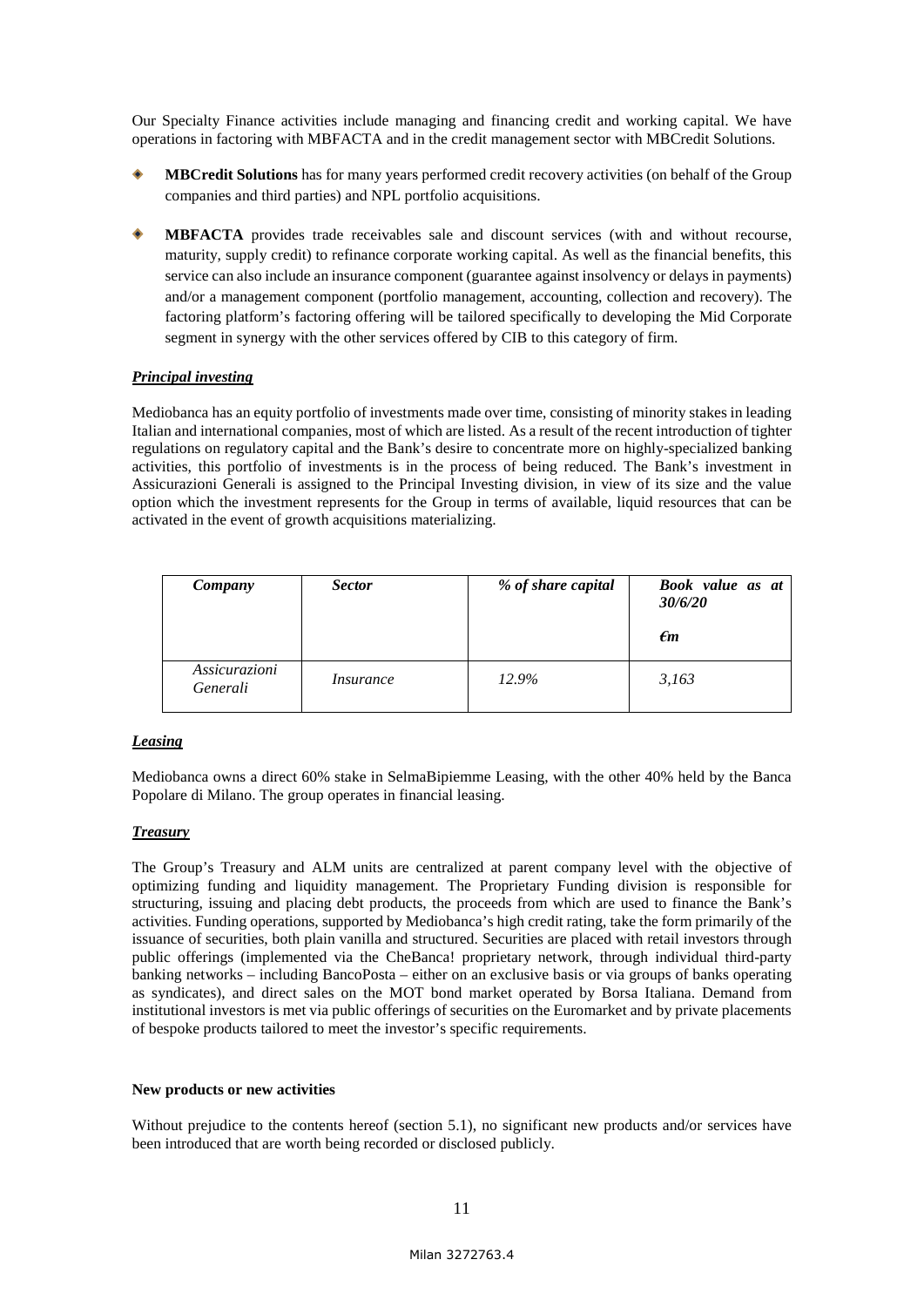#### **Principal markets**

The Mediobanca Group's activities are principally focused on the domestic market (from a geographical standpoint Italy accounts for approx. 80% of the Group's loan book). In particular:

- Corporate & Investment Banking (CIB): half the revenues and loan book for this division is originated by the Italian market, the other half by other countries (notably France, Germany, Spain and the United Kingdom): the division employs some 630 staff, around 155 of whom are based outside Italy;
- Consumer Banking: activities focus exclusively on the Italian market, and employ approx. 1,441 staff at 261 branches/agencies;
- Wealth Management (WM): this division's activity is focused primarily on the Italian market, with the exception of CMB (which operates in the Principality of Monaco), RAM AI (which operates throughout Europe from its headquarters in Switzerland), and Cairn Capital (which operates in the United Kingdom); and employs 2,021 staff, with approx. 1,000 FAs/relationship managers, and 117 branches;
- Leasing activities chiefly target the domestic market."

The sub-section headed *"Auditors of the Financial Statements"* under section headed "*Information on Mediobanca – Banca di Credito Finanziario S.p.A.*" on page 815 of the Base Prospectus shall be replaced in its entirety as follows:

#### **"Auditors of the Financial Statements**

#### *External auditors and auditors responsible for auditing the financial statements*

At an annual general meeting held on 27 October 2012, the shareholders of Mediobanca appointed PricewaterhouseCoopers S.p.A. to audit the Bank's separate and consolidated full-year and interim financial statements up to and including the financial year ending 30 June 2021.

PricewaterhouseCoopers S.p.A. a company with its registered offices in via Monte Rosa 91, Milan, Italy, has audited the separate and consolidated financial statements of Mediobanca as at 30 June 2020 and 2019. PricewaterhouseCoopers S.p.A is registered under No. 119644 in the Register of Accounting Auditors (*Registro dei Revisori Legali*) maintained by MEF (*Ministero dell'Economia e delle Finanze*) in compliance with the provisions of Legislative Decree No. 39 of 27 January 2010 (the "**Decree 39/2010**").

#### *External supervisory bodies other than the external auditors*

There are no external supervisory bodies other than the external auditors.

*Information regarding resignations, dismissals or failures to renew the appointment of the external auditors or the auditors responsible for auditing the financial statements* 

No resignations, dismissals or failures to renew the appointment of the external auditors have occurred during the period under review."

The sub-section headed *"Significant changes in the Issuer's financial position"* under section headed "*Information on Mediobanca – Banca di Credito Finanziario S.p.A.*" on page 817 of the Base Prospectus shall be replaced in its entirety as follows:

#### *"Significant changes in the Issuer's financial position*

There have been no significant changes to the financial position or to the financial performance of Mediobanca or the other companies forming part of the Group since the most recent financial information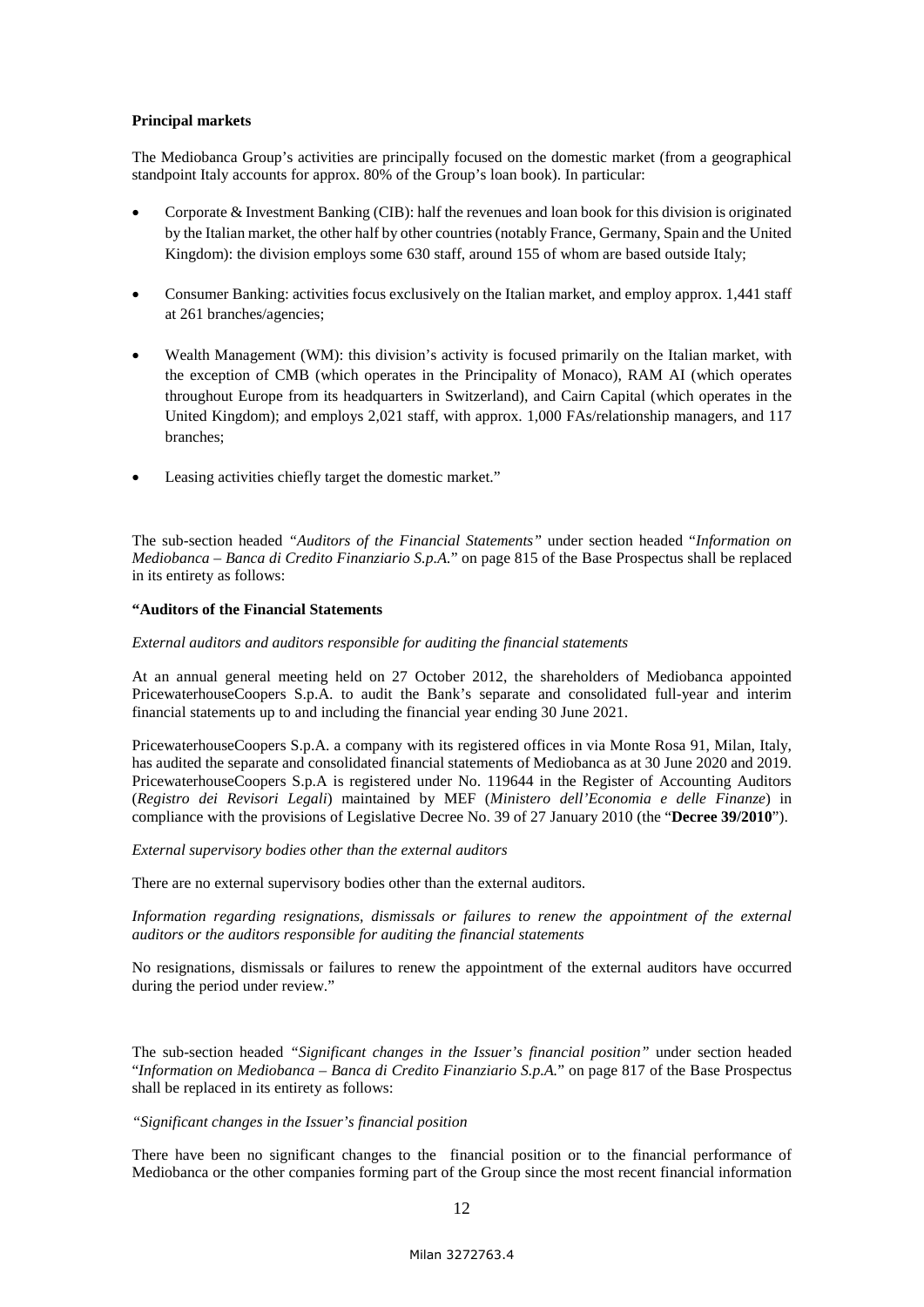available was disclosed in the audited consolidated annual financial statement or audited non-consolidated annual financial statement, as the case may be, as at 30 June 2020."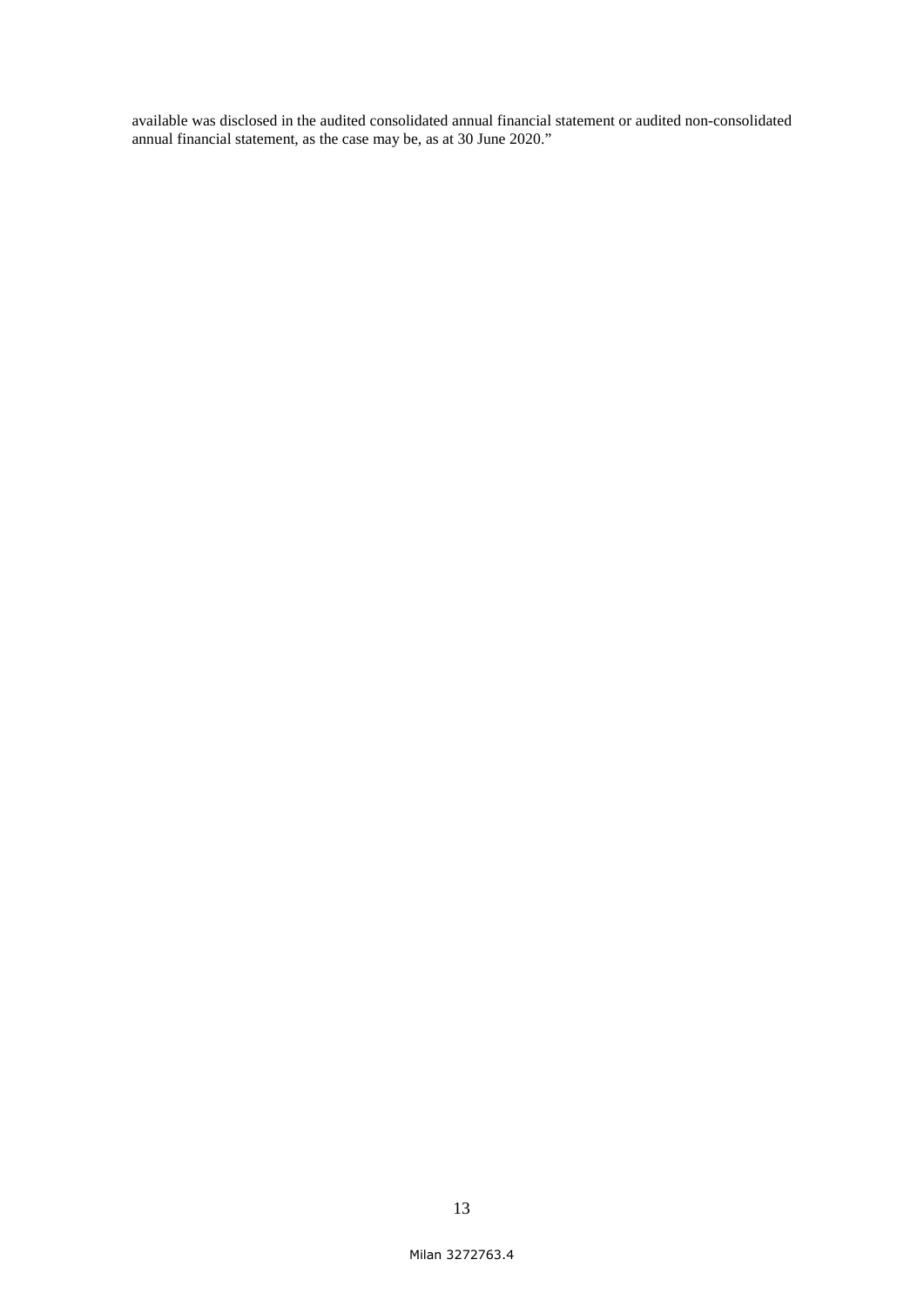#### **AMENDMENTS TO THE SECTION "FINANCIAL INFORMATION OF MEDIOBANCA - BANCA DI CREDITO FINANZIARIO S.P.A."**

The section "*Financial Information of Mediobanca – Banca di Credito Finanziario S.p.A.*" on page 818 of the Base Prospectus shall be replaced in its entirety as follows:

## "**FINANCIAL INFORMATION OF MEDIOBANCA - BANCA DI CREDITO FINANZIARIO S.P.A.**

The consolidated annual financial statements of Mediobanca as at and for the years ended 30 June 2020 and 2019 were prepared in accordance with IFRS as adopted by the European Union.

The unaudited consolidated interim financial reports of Mediobanca as at and for the six months ended 31 December 2019 and 2018 have been prepared in accordance with IFRS as adopted by the European Union.

All of the above consolidated financial statements, prepared in each case together with the notes thereto, are incorporated by reference in this Base Prospectus. See "*Documents Incorporated by Reference*".

The annual consolidated financial statements as at 30 June 2020 and 2019 have been audited by PricewaterhouseCoopers S.p.A., whose reports thereon are attached to such annual financial statements."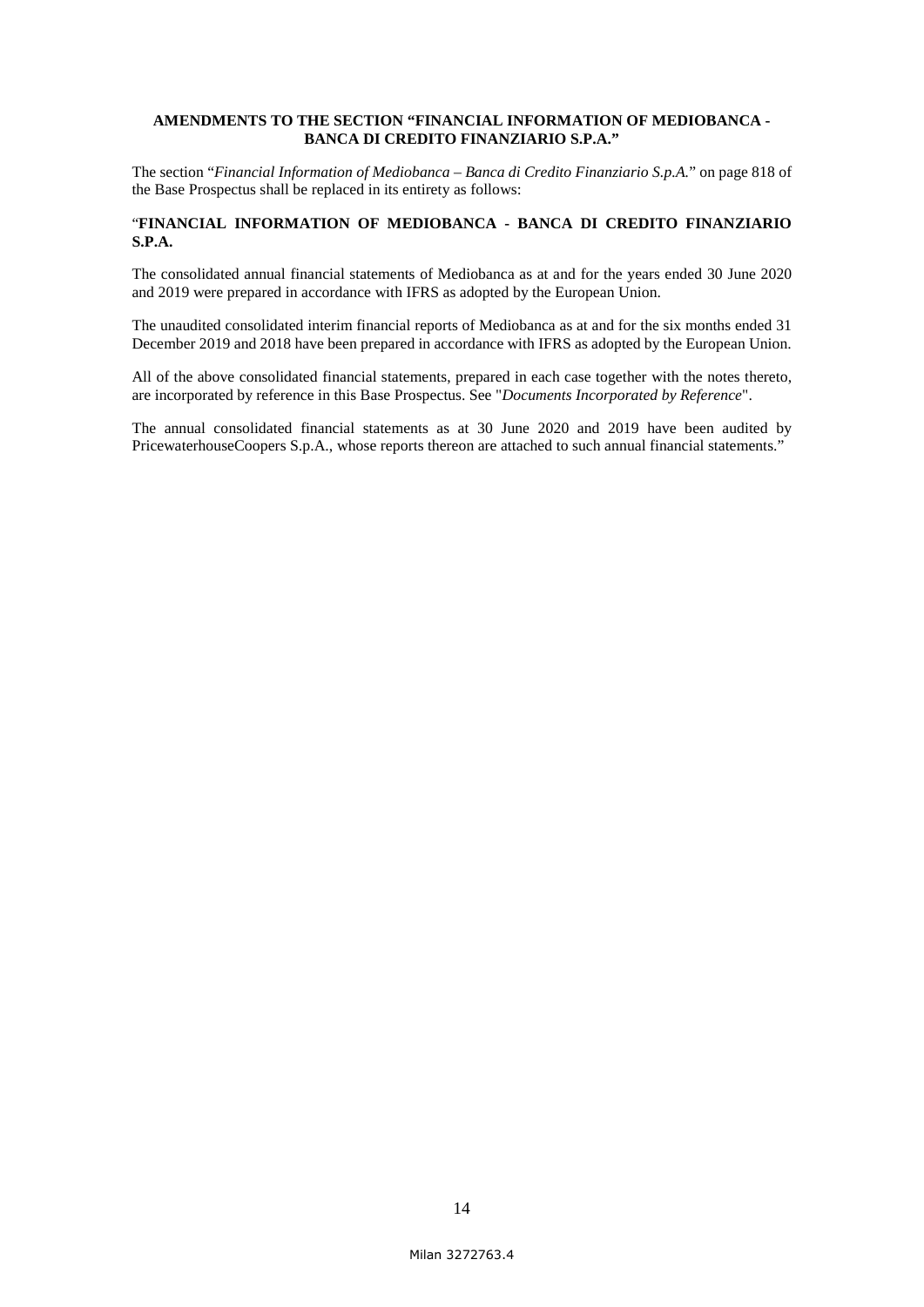#### **AMENDMENTS TO THE SECTION "INFORMATION ON MEDIOBANCA INTERNATIONAL (LUXEMBOURG) S.A."**

The items headed "*Reserves*" and "*Approved independent auditors*" under sub-paragraph "*General Information*" under section "*Information on Mediobanca International (Luxembourg) S.A.*" on pages, respectively, 819 and 821 of the Base Prospectus shall be replaced in their entirety as follows:

"**Reserves**: EUR 341,470,434 as at 30 June 2020."

"**Approved independent auditors:** PricewaterhouseCoopers, *Société coopérative*, incorporated under the laws of Luxembourg, with its registered office at 2, rue Gerhard Mercator, B.P. 1443, L-1014 Luxembourg, and registered with the Luxembourg Trade and Companies Register under number B.65477 ("**PwC Luxembourg**"), was designated, during a meeting of the Board of Directors held on 11 September 2012, the Mediobanca International's independent auditors (*réviseur d'entreprises agréé*). Their mandate was renewed by the Board of Directors on 14 December 2016 for a period ending at the shareholders' annual general meeting which will be held in 2021.

> PwC Luxembourg, has audited the non-consolidated financial statements of Mediobanca International as at and for the years ended 30 June 2020 and 30 June 2019, and will audit the nonconsolidated financial statements of Mediobanca International as at and for the year ending 30 June 2021.

> PwC Luxembourg is registered as a *cabinet de révision* with the public register of company auditors drawn up by the Luxembourg Ministry of Justice and is a member of the Institute of Independent Auditors (*l'Institut des Réviseurs d'Entreprises*) and is approved by the Commission de Surveillance du Secteur Financier ("**CSSF**") in the context of the law dated 23 July 2016 on the audit profession."

The following paragraphs shall be included below the sub-paragraph "*Main Financial information of Mediobanca International – Selected annual financial information*" under section "*Information on Mediobanca International (Luxembourg) S.A.*" on pages 822-823 of the Base Prospectus:

 **"Selected annual financial information**. The summary audited balance sheet, profit and loss account and cash flow statement of Mediobanca International as at and for the year ended 30 June 2020 are shown below, along with comparative data as at and for the year ended 30 June 2019.

| <b>MAIN STATEMENT OF FINANCIAL</b><br><b>POSITION ITEMS</b>       | Year ended 30 June |                    |                             |  |
|-------------------------------------------------------------------|--------------------|--------------------|-----------------------------|--|
|                                                                   | 2020               | 2019               | <b>CHANGES</b><br>2020/2019 |  |
|                                                                   | $\epsilon_{\bf m}$ | $\epsilon_{\bf m}$ | $\frac{6}{9}$               |  |
| <b>Assets</b>                                                     |                    |                    |                             |  |
| Financial assets valued at amortised cost – due<br>from banks     | 2,086.4            | 3,287.1            | $-36.5%$                    |  |
| Financial assets valued at amortised cost – due<br>from customers | 4,142.3            | 4,506.1            | $-8.1\%$                    |  |
| Financial assets*                                                 | 160,1              | 74.1               | 2,060.6%                    |  |
| <b>Total Assets</b>                                               | 6,428.6            | 7,888.6            | $-18.5%$                    |  |
| <b>Liabilities</b>                                                |                    |                    |                             |  |
| Financial liabilities valued at amortised cost – debt             | 3,137.7            | 4,127.4            | $-24.0\%$                   |  |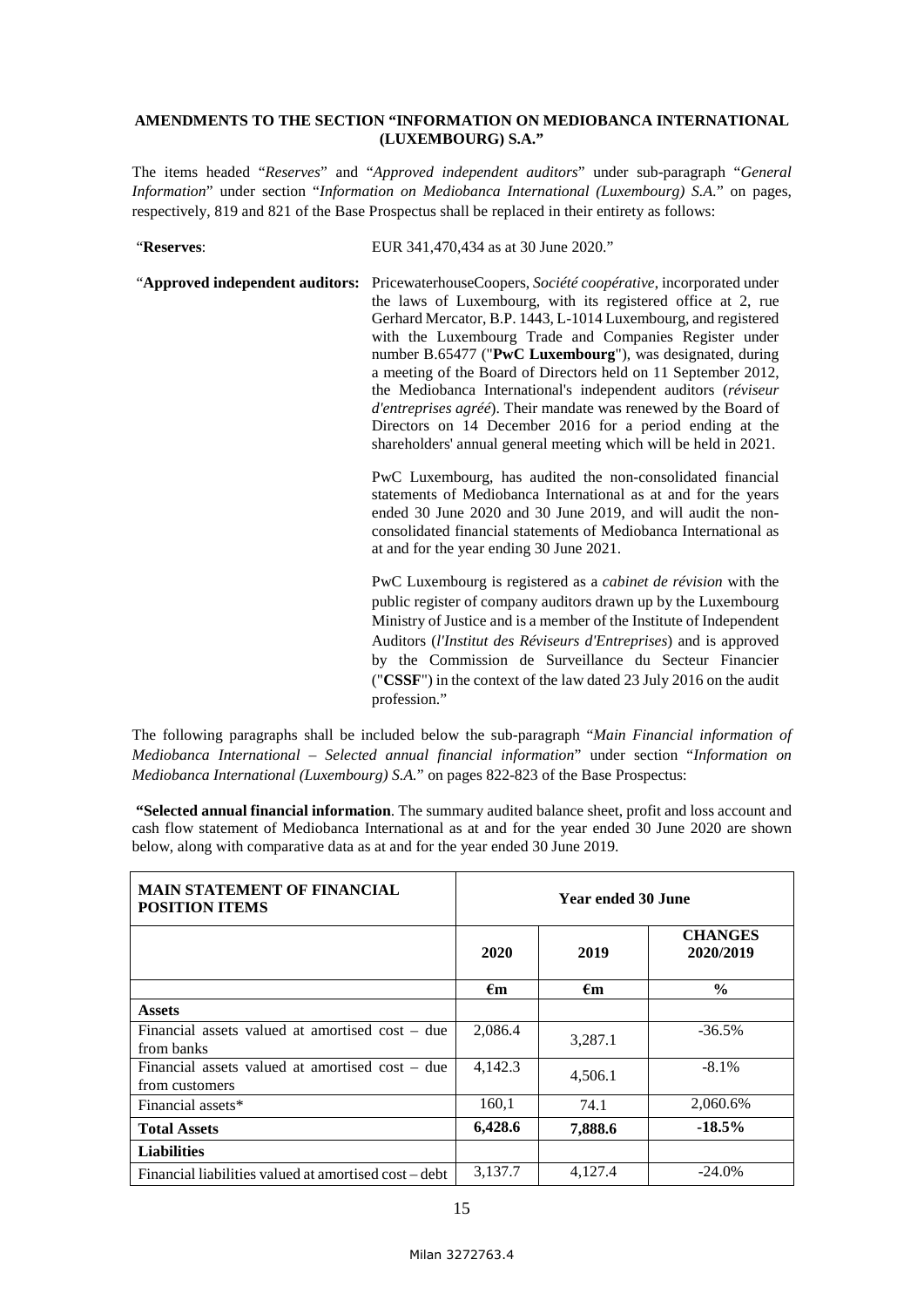| securities in issue                                  |         |         |           |
|------------------------------------------------------|---------|---------|-----------|
| Financial liabilities valued at amortised cost – due | 2,696.5 | 3,242.8 | $-16.8\%$ |
| to banks                                             |         |         |           |
| Financial liabilities valued at amortised cost – due | 133.3   | 110.0   | 21.2%     |
| to customers                                         |         |         |           |
| Financial liabilities valued at FVTPL                | 118.7   | 55.6    | 113.5%    |
| Net equity**                                         | 331.5   | 338.2   | $-2.0\%$  |
| of which: share capital                              | 10.0    | 10.0    | -         |
| Profit for the period                                | $-10.8$ | 3.2     | $-437.5%$ |
| <b>Total Liabilities</b>                             | 6,428.6 | 7,888.6 | $-18.5%$  |

\* Includes financial assets valued at FVTPL and hedging derivatives (for 2018, includes financial assets held for trading, financial assets held to maturity and hedging derivatives).

\*\* Includes reserves and share capital.

| <b>MAIN STATEMENT OF COMPREHENSIVE</b><br><b>INCOME ITEMS</b> | Year ended 30 June          |              |                             |
|---------------------------------------------------------------|-----------------------------|--------------|-----------------------------|
|                                                               | 2020                        | 2019         | <b>CHANGES</b><br>2020/2019 |
|                                                               | $\epsilon$ m                | $\epsilon$ m | $\frac{0}{0}$               |
| Net interest income                                           | 5.4                         | 12.2         | $-55.7%$                    |
| Net fee and commission income                                 | 5.7                         | 5.0          | 14.0%                       |
| Total income                                                  | 12.0                        | 17.9         | $-33.0%$                    |
| Net income from financial operations                          | $-1.9$                      | 14.4         | $-113.2%$                   |
| Administrative expenses                                       | $-9.6$                      | $-10.1$      | $-5.0\%$                    |
| Profit of the ordinary activity before tax                    | $-10.8$                     | 4.3          | $-351.2%$                   |
| <b>Profit for the year</b>                                    | $-10.8$<br>$-437.5%$<br>3.2 |              |                             |

| <b>CASH FLOW STATEMENT</b>                         | Year ended on 30 June |                         |  |  |
|----------------------------------------------------|-----------------------|-------------------------|--|--|
| <b>CASH FLOW FROM OPERATING ACTIVITIES</b>         | 2020                  | 2019                    |  |  |
|                                                    |                       | ( $\epsilon$ thousands) |  |  |
| Operating activities                               | $-2,366$              | 35,213                  |  |  |
| Cash generated/(absorbed) by financial assets      | 1,641,287             | $-66,898$               |  |  |
| Cash (generated)/absorbed by financial liabilities | $-1,638,921$          | $-2,306$                |  |  |
| Cash flow from operating activities                |                       | $-33,991$               |  |  |
| <b>CASH FLOW FROM INVESTING ACTIVITIES</b>         |                       |                         |  |  |
| Cash flow from investing activities                |                       |                         |  |  |
| <b>CAPITAL MANAGEMENT</b>                          |                       |                         |  |  |
| Cash flow from capital management activities       |                       | 15,000                  |  |  |
|                                                    |                       |                         |  |  |
| NET CASH FLOW (OUTFLOW) DURING YEAR/PERIOD         |                       | $-18,991$               |  |  |

"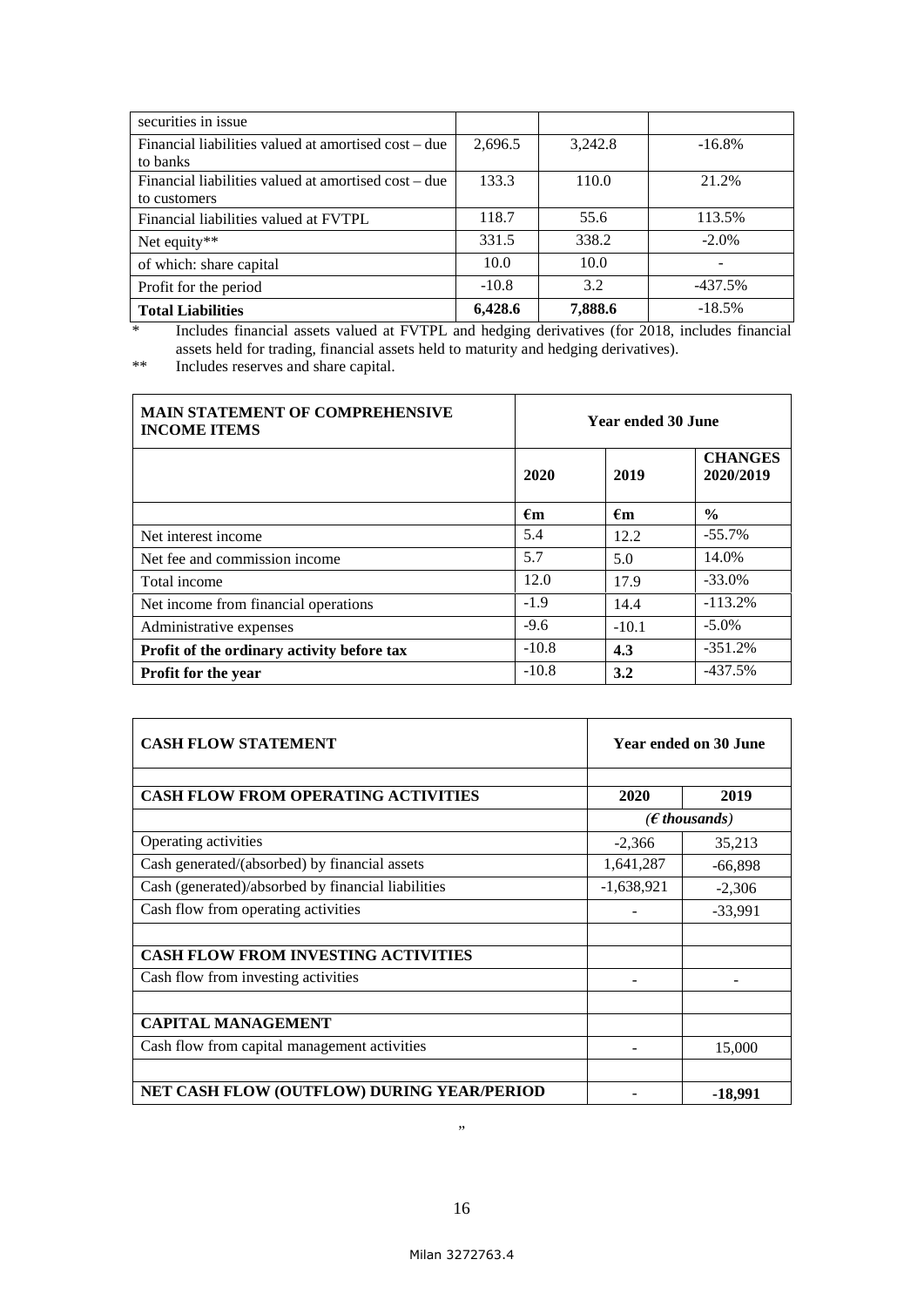# **AMENDMENTS TO THE SECTION** "**FINANCIAL INFORMATION OF MEDIOBANCA INTERNATIONAL (LUXEMBOURG) S.A.**"

The section "*Financial Information of Mediobanca International (Luxembourg) S.A.*" on page 824 of the Base Prospectus shall be replaced in its entirety as follows:

## "**FINANCIAL INFORMATION OF MEDIOBANCA INTERNATIONAL (LUXEMBOURG) S.A.**

Mediobanca International only produces non-consolidated annual financial statements.

The non-consolidated annual financial statements of Mediobanca International as at and for the years ended 30 June 2020 and 2019 have been prepared in accordance with IFRS as adopted by the European Union.

The non-consolidated interim financial reports of Mediobanca as at and for the six months ended on 31 December 2019 and 2018 have been prepared in accordance with IFRS as adopted by the European Union.

All of the above non-consolidated financial statements, prepared in each case together with the notes thereto, are incorporated by reference in this Base Prospectus. See "*Documents Incorporated by Reference*".

The non-consolidated annual financial statements of Mediobanca International as at and for the years ended 30 June 2020 and 2019 have been audited by PricewaterhouseCoopers, *Société coopérative*, whose reports thereon are attached to such non-consolidated annual financial statements."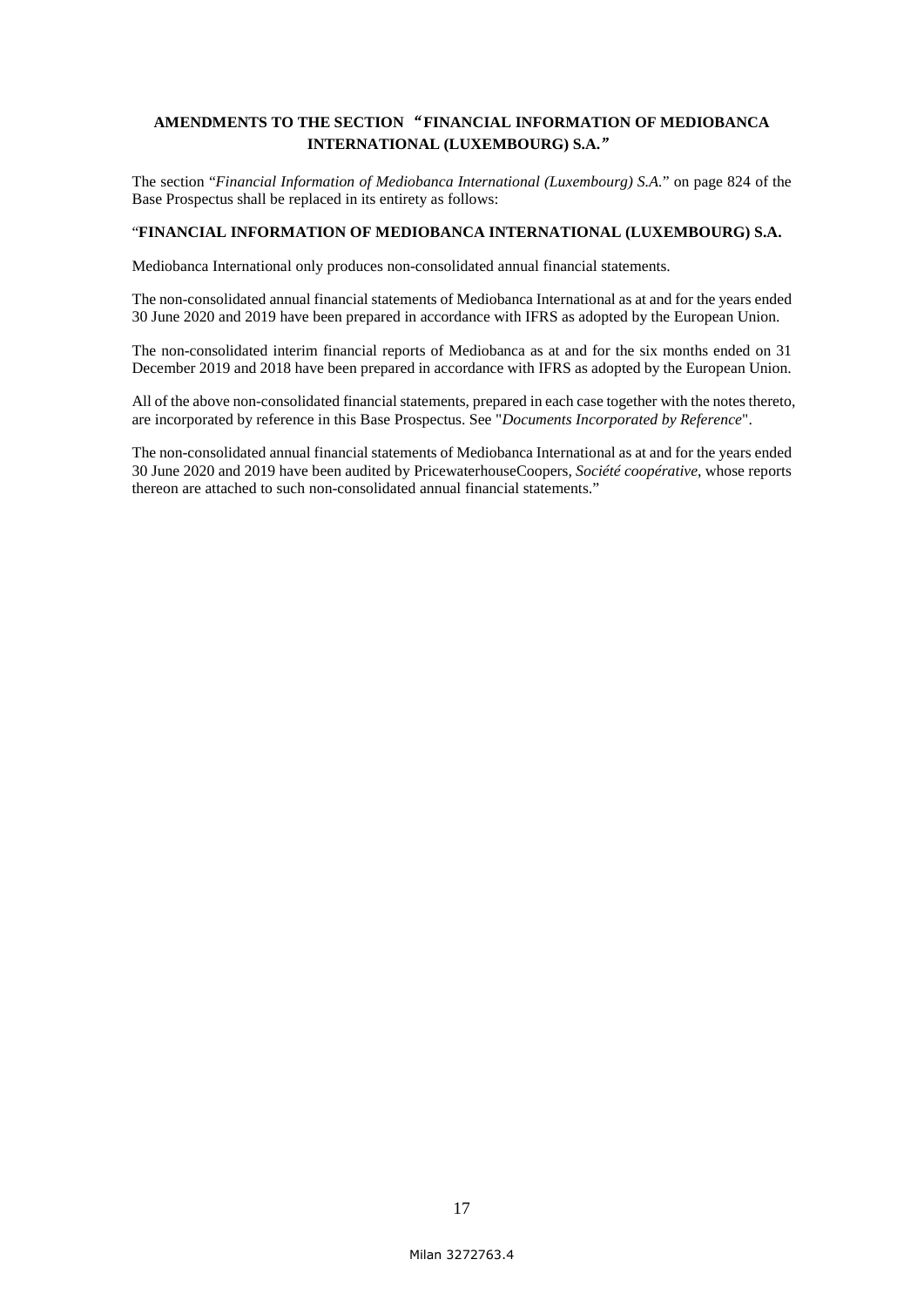#### **AMENDMENTS TO THE SECTION "GENERAL INFORMATION"**

Paragraphs from 6 to 10 under section "*General Information*" on pages 995-996-997 of the Base Prospectus shall be replaced in their entirety as follows:

.<br>"

- 6. Except from the developments described in the section headed "*Systemic risks in connection with the economic/financial crisis"*, in particular for the possible impact of the Covid-19 crisis, since 30 June 2020 (being the last day of the financial period in respect of which the most recent audited annual financial statements of Mediobanca have been prepared) there has been no material adverse change in the prospects of Mediobanca or its subsidiaries.
- 7. Except from the developments described in the section headed "*Systemic risks in connection with the economic/financial crisis"*, in particular for the possible impact of the Covid-19 crisis, since 30 June 2020 (being the last day of the financial period in respect of which the most recent and available audited annual financial statements of Mediobanca International have been prepared) there has been no material adverse change in the prospects of Mediobanca International.
- 8. There have been no significant changes to the financial or trading position or to the financial performance of Mediobanca or the other companies forming part of the Group since the most recent financial information available was disclosed in the annual financial statements as at 30 June 2020;
- 9. There have been no significant changes to the financial or trading position or to the financial performance of Mediobanca International since the most recent financial information available was disclosed in the non-consolidated annual financial statements as at 30 June 2020.
- 10. For so long as the Programme remains in effect or any Securities remain outstanding, the following documents will be available in electronic form (unless the investor requests physical copies), and in the case of paragraphs (vi), (vii), (viii), (ix), (x), (xi) and (xii) below, may be obtained free of charge during usual business hours on any weekday (Saturdays and public holidays excepted), for inspection at the office of the Fiscal Agent and the Paying Agent:
	- (i) the Issue and Paying Agency Agreement. A copy of the Issue and Paying Agency Agreement will be electronically available for viewing on the website: www.mediobanca.it;
	- (ii) the Deeds of Covenant. A copy of the Deeds of Covenant will be electronically available for viewing on the website: www.mediobanca.it;
	- (iii) the Deed of Guarantee. A copy of the Deed of Guarantee will be electronically available for viewing on the Issuers' websites: www.mediobanca.it (in respect of Mediobanca – Banca di Credito Finanziario S.p.A.) and www.mediobancaint.lu (in respect of Mediobanca International (Luxembourg) S.A.);
	- (iv) the Programme Manual (being a manual signed for the purposes of identification by the Issuers and the Fiscal Agent, containing suggested forms and operating procedures for the Programme, including the forms of the Securities in global and definitive form); A copy of the Programme Manual will be electronically available for viewing on the website: www.mediobanca.it;
	- (v) the By-laws (*Statuto*) of Mediobanca and articles of incorporation of Mediobanca International. A copy of the By-laws (*Statuto*) of Mediobanca and articles of incorporation of Mediobanca International will be electronically available for viewing on the Issuers' websites: www.mediobanca.it (in respect of Mediobanca – Banca di Credito Finanziario S.p.A.) and www.mediobancaint.lu (in respect of Mediobanca International (Luxembourg) S.A.);
	- (vi) the published annual financial statements of Mediobanca International as at and for the years ended 30 June 2020 and 2019;
	- (vii) the consolidated annual financial statements of Mediobanca as at and for the years ended 30 June 2020 and 2019;